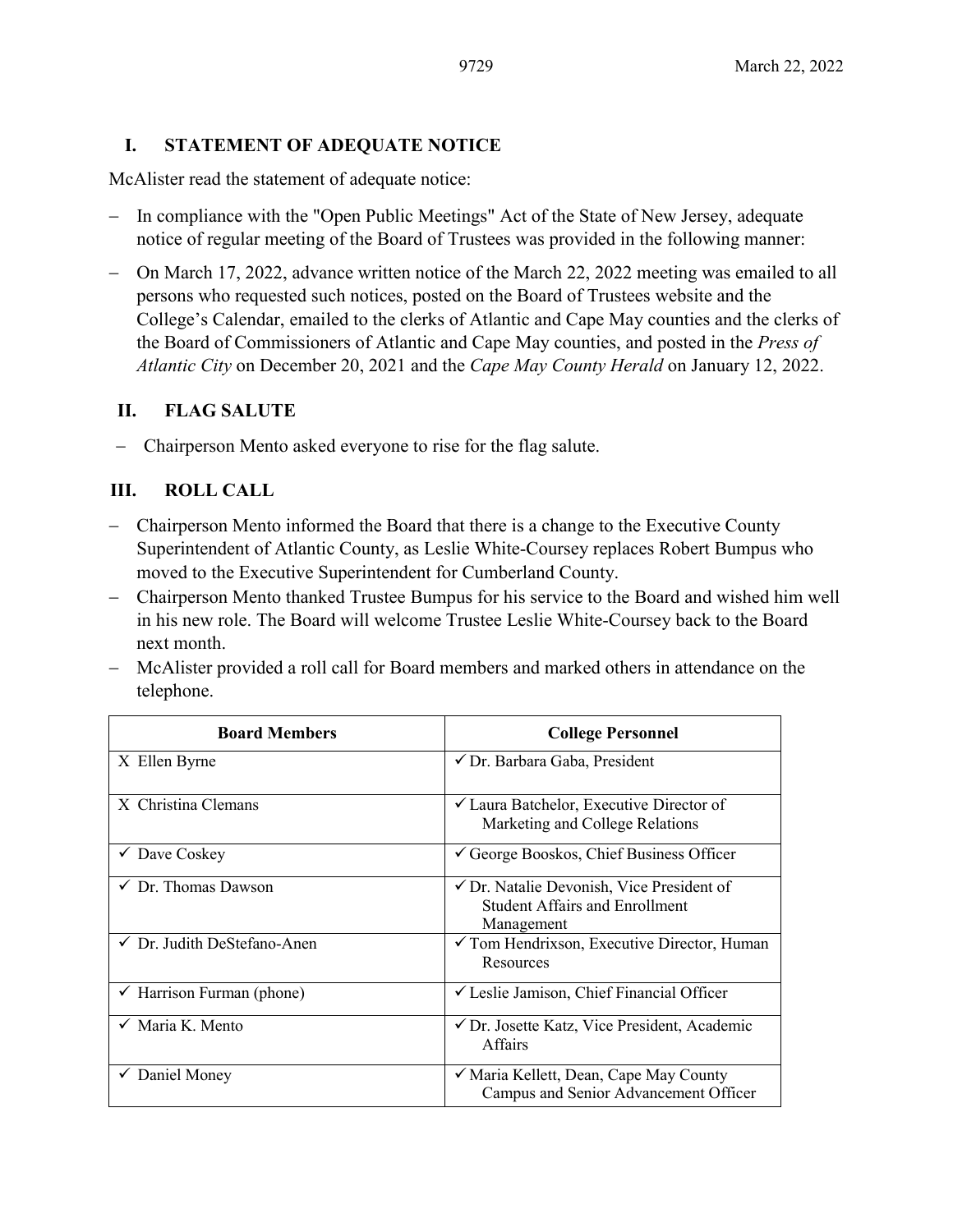| <b>Board Members</b>                                                    | <b>College Personnel</b>                                                                                                    |
|-------------------------------------------------------------------------|-----------------------------------------------------------------------------------------------------------------------------|
| ✓ Donald J. Parker                                                      | √ Jean McAlister, Chief of Staff and Chief<br><b>Advancement Officer</b>                                                    |
| X Dr. Robert Previti                                                    | √ Dr. Vanessa O'Brien-McMasters, Vice<br>President, Institutional Effectiveness and<br>Chief Strategy Officer               |
| $\checkmark$ Maria Ivette Torres                                        | V John Piazza, Chief Information Officer                                                                                    |
| $\checkmark$ Shane Winkler                                              | Gracellen Etherton, Executive Assistant,<br>Office of the President/Board of Trustee<br>Operations and Resource Development |
|                                                                         | <b>Legal Counsel</b><br>√ Will Donio, Esq., Board Solicitor                                                                 |
| <b>Public in Attendance</b>                                             |                                                                                                                             |
| √ JoAnne DeCicco Barbieri, retired Professor                            | √ Joanne Barbieri                                                                                                           |
| $\checkmark$ Mr. John Barbieri                                          | √ Fred S. Caltabiano, CPA, CFE, RMA, PSA,<br>Partner, Bowman & Company, LLP                                                 |
| ✔ Bonnie Lindaw, Chief Financial Officer,<br>County of Atlantic (phone) |                                                                                                                             |
| <b>Faculty and Staff in Attendance</b>                                  |                                                                                                                             |
| $\checkmark$ Jamal Edwards, Director, Athletics                         | √ Victor Moreno, Senior Manager, Campus<br>Operations and Community Outreach                                                |
| <b>Students in Attendance</b>                                           |                                                                                                                             |
| √ Justin Boston, Buccaneers Basketball Player                           | √ David Coit, Buccaneers Basketball Player                                                                                  |
| √ Jonathan Cosme-Almeida, Buccaneers<br><b>Basketball Player</b>        | √ Richard Jones, Buccaneers Basketball Player                                                                               |
| √ Mohammad Mbye, Buccaneers Basketball<br>Player                        | √ Naji Wright, Buccaneers Basketball Player                                                                                 |
| √ Ansuelo Young, Buccaneers Basketball<br>Player                        |                                                                                                                             |

# **IV. CALL TO ORDER**

− Chairperson Mento called the meeting to order at 6:02PM on March 22, 2022 at the Worthington Atlantic City Campus.

# **V. PRESIDENT'S REPORT**

Dr. Gaba discussed the following:

# **COVID-19 Update**

− In keeping with state COVID-19 guidelines, revised CDC guidelines, and the downward trend of positive cases college-wide and throughout the state, our mask and testing requirements were changed beginning Monday, March 21.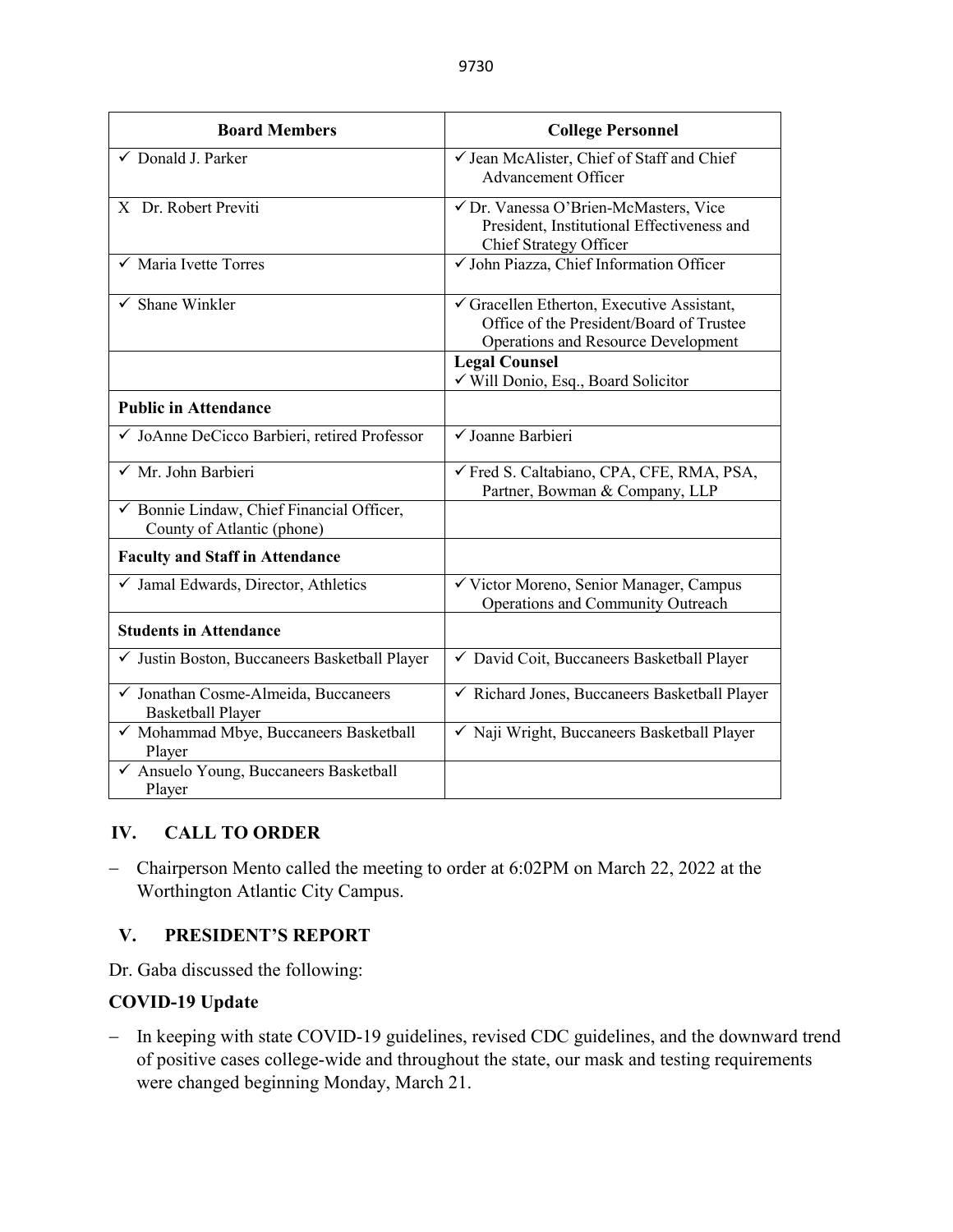- − Indoor masking became optional on all campuses, with the exception of some circumstances such as nursing students and faculty in clinical settings, classrooms, and laboratories; individuals exposed to COVID-19; individuals instructed to wear a mask by a healthcare provider; and individuals feeling ill with upper respiratory symptoms.
- − Also, as of March 21, testing is no longer mandatory for unvaccinated students, faculty, or staff.

### **Mental Health and Basic Needs Resources for Community College Students**

Recognizing how mental health issues can negatively impact students' lives, the New Jersey Council of County Colleges (NJCCC) developed a *Mental Health and Basic Needs Resource Guide* for each community college in New Jersey. This will help connect students with resources that will assist them when they feel alone, isolated, or even hopeless. Mental health issues are a significant barrier to educational success, as well as the challenges they cause in all the other areas of students' lives, so it's critical that we support our students and get them help when they need it.

### **NJ Presidents' Council Statement in Support of Ukraine**

- − The New Jersey Presidents' Council, which is composed of all college and university presidents in New Jersey, issued a statement in support of Ukraine
- − Also, the college's Office of Student Engagement hosted a "Ukraine Solidarity Day" on March  $22<sup>nd</sup>$  that included a Q&A with several of our professors of history and government (Marina Koussoulis, Katya Milov, and Augustine Nigro). The event concluded with the raising of the Ukrainian National Flag on the Mays Landing Campus quad.

# **NJ STEM Month "Collaboration of the Year" Award**

− To kickoff NJ STEM Month (recognized in March), the New Jersey STEM Pathways Network and the Research & Development Council of New Jersey held NJ STEM Month Awards on Friday, February 25<sup>th</sup>. Atlantic Cape was recognized in the "STEM Collaboration of the Year", awarded to Atlantic Cape and our partners at Atlantic City High School, Mindbytes, the NJ Department of Community Affairs, South Jersey Industries, & South Jersey STEM and Innovation Partnership (SJSIP) won the award for creating an apprenticeship pathway in Cybersecurity.

### **Senate Appropriations Funding**

In May 2021, the college applied for FY2022 Senate Appropriations funding through Senator Booker and Senator Menendez's offices. Atlantic Cape was awarded \$211,000 for the Cape May County BizHub. The award will fund a full-time director to oversee operations and build capacity, as well as other personnel, supplies, and capacity-building activities for the Cape May County BizHub.

### **Wind Training Center**

− Construction to the Wind Training Center on the Worthington Atlantic City Campus began on March  $1<sup>st</sup>$  with completion scheduled for August. The asphalt has been removed from the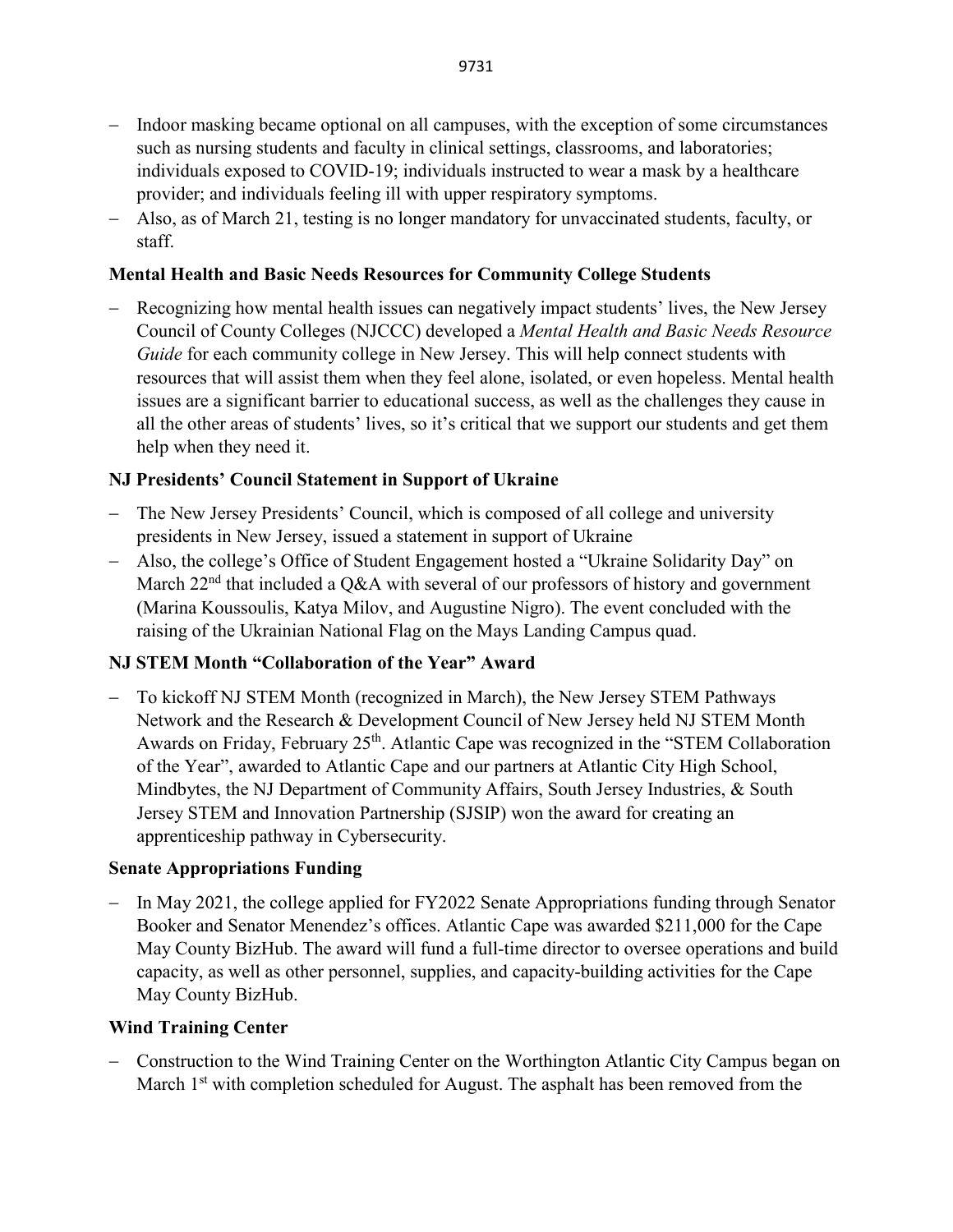parking lot, the footings are complete, and the foundation walls are being formed for concrete to be poured.

# **Cape May County Campus**

− Cape May County Clerk Rita Rothberg gave a presentation, "The Vote Is Our Voice: Cape May County and Suffrage", at the Cape May County Campus on International Women's Day (March 8). Mrs. Rothberg, an alumna of Atlantic Cape, presented on the suffrage movement in Cape May County and summarized new changes for voters in the 2022 election cycle. Her presentation was one of many events celebrating Women's History Month.

# **Student Accomplishments**

− Phi Theta Kappa (PTK) president and honors program student Madelyn Sacco was announced as a semifinalist for the highly competitive *Jack Kent Cooke Undergraduate Transfer Scholarship*. This year's 440 semifinalists were chosen from a pool of more than 1,200 applicants attending 180 community colleges in 35 states. The Undergraduate Transfer Scholarship recipients will be announced by early May.

# **Inside the College**

− Dr. Natalie Devonish, Vice President of Student Affairs and Enrollment Management, presented "Student Affairs: Recruitment, One-Stop Welcome Center, Retention."

# **VI. COMMENTS FROM THE PUBLIC**

- − Chairperson Mento called for comments from the public on agenda items.
- − None noted.

# **VII. CONSENT RESOLUTONS**

− McAlister read the following consent resolutions.

**Res. #65** Regular Session Minutes (February 22, 2022)

# **Res. #67**

# **Personnel Action**

*Appointments* - **Justin Einwechter**, appointed to the position of Junior Systems Administrator, Server, Cloud, and Broadcast Systems effective March 23, 2022, at an annual salary of \$32,194; **Andrea Enders**, appointed to the position of Program Coordinator, Enrollment Services effective April 4, 2022, at an annual salary of \$47,565; **Percy Hancock**, appointed to the position of Security Officer I effective March 23, 2022, at an annual salary of \$32,194; **Michael Petner**, appointed to the position of Program Coordinator, Instructional Technology effective March 23, 2022, at an annual salary of \$47,565; **Michelle Spica**, appointed to the position of Human Resource Recruiter effective April 4, 2022, at an annual salary of \$40,000; **Jacob Sprague**, appointed to the position of Science Lab Assistant effective March 23, 2022, at an annual salary of \$32,194; **Justin Tipton**, appointed to the position of Security Officer I effective March 23, 2022, at an annual salary of \$32,194.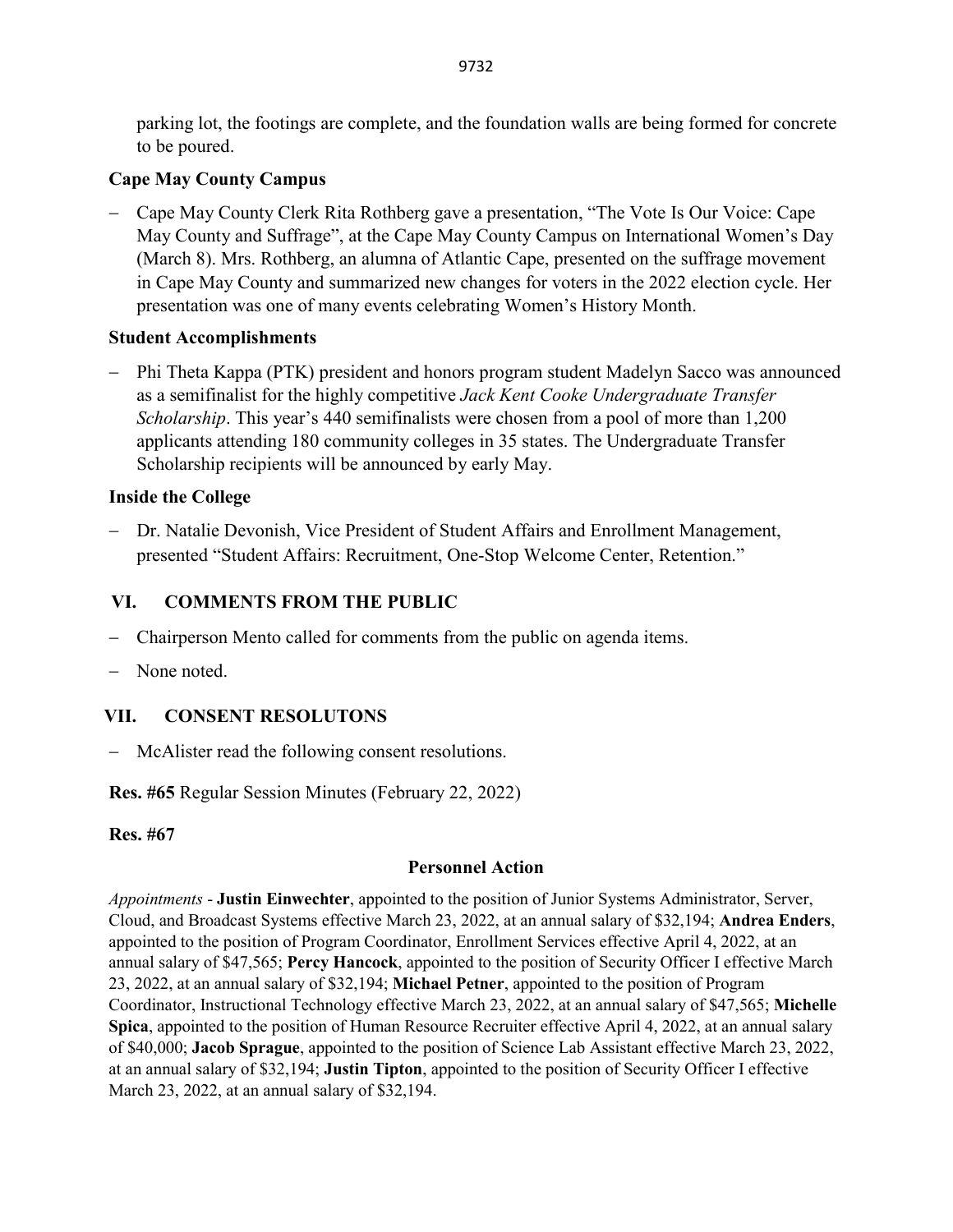*Resignation* - **Kimberly Stowell**, Manager, Office of CMCC Dean and Campus Operations effective March 18, 2022.

#### **Res. #73**

# **National Science Foundation (NSF) Racial Equity in STEM Grant**

Application and, if awarded, acceptance of up to \$3,000,000 over three years from the National Science Foundation through the *Racial Equity in STEM (EHR Racial Equity) Grant.*

### **Res. #79**

#### **Senate Appropriations Funding**

Acceptance of \$211,095 from the federal government through Congressionally Directed Spending to support the Cape May County BizHub.

#### **Res. #68**

| <b>Award of Bids</b> |                                                                                                                                                                                                            |               |  |  |
|----------------------|------------------------------------------------------------------------------------------------------------------------------------------------------------------------------------------------------------|---------------|--|--|
| <b>Number</b>        | <b>Item and Vendor Information</b>                                                                                                                                                                         | <b>Amount</b> |  |  |
| Bid Exempt 962       | Virtual Science Laboratory Software                                                                                                                                                                        | \$22,200.00   |  |  |
|                      | Higher Education Emergency Relief Funds (HEERF) -<br><b>Institutional Portion (Grant Funded)</b>                                                                                                           |               |  |  |
|                      | Labster, Inc.<br>Somerville, MA                                                                                                                                                                            |               |  |  |
| Bid Exempt 963       | <b>Outdoor Wireless Access Points</b>                                                                                                                                                                      | \$53,232.82   |  |  |
|                      | Higher Education Emergency Relief Funds (HEERF) -<br><b>Institutional Portion (Grant Funded)</b>                                                                                                           |               |  |  |
|                      | Ocean Computer Group<br>Mantawan, NJ                                                                                                                                                                       |               |  |  |
| <b>RFP 247</b>       | Audiovisual Technology for B-Building Renovations                                                                                                                                                          | \$409,001.00  |  |  |
|                      | Higher Education Emergency Relief Funds (HEERF) –<br><b>Institutional Portion (Grant Funded)</b>                                                                                                           |               |  |  |
|                      | Software House International<br>Somerset, NJ                                                                                                                                                               |               |  |  |
| <b>RFP 248</b>       | Technology for B-Building Renovations                                                                                                                                                                      | \$18,768.42   |  |  |
|                      | Chapter 12 / Securing Our Children's Future Bond Act<br>/ Atlantic County Contribution Bond / Higher<br>Education Emergency Relief Fund (HEERF) -<br><b>Institutional Portion (Partially Grant Funded)</b> |               |  |  |
|                      | Bluum - Troxell Communications<br>Lumberton, NJ                                                                                                                                                            |               |  |  |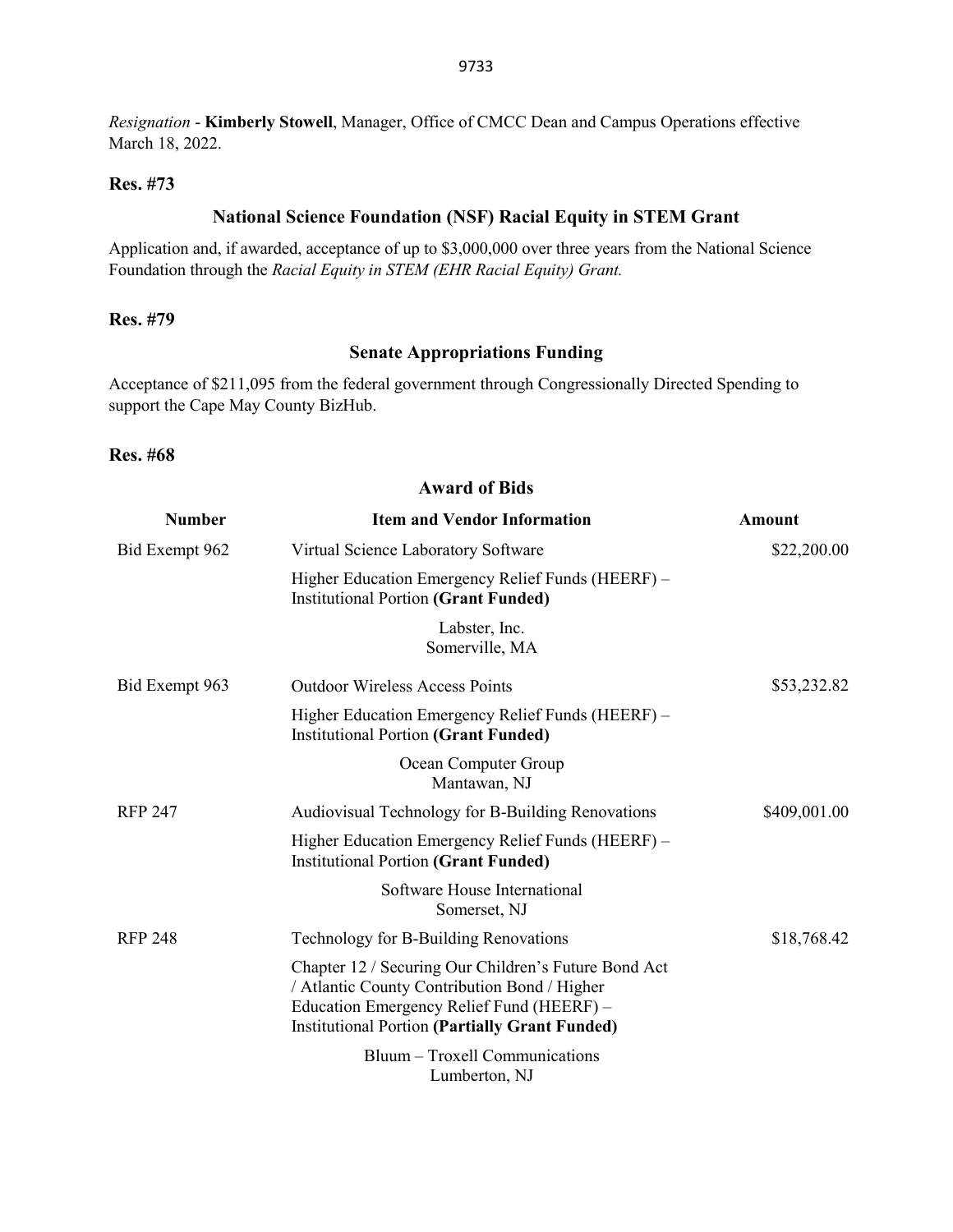| <b>Number</b>      | <b>Item and Vendor Information</b>                                                                                                                                                                         | <b>Amount</b>        |
|--------------------|------------------------------------------------------------------------------------------------------------------------------------------------------------------------------------------------------------|----------------------|
| <b>RFP 249</b>     | Computer and Network Technology for B-Building<br>Renovations                                                                                                                                              | \$526,982.91         |
|                    | Chapter 12 / Securing Our Children's Future Bond Act<br>/ Atlantic County Contribution Bond / Higher<br>Education Emergency Relief Fund (HEERF) -<br><b>Institutional Portion (Partially Grant Funded)</b> |                      |
|                    | Ocean Computer Group<br>Mantawan, NJ                                                                                                                                                                       |                      |
| <b>RFP 250</b>     | Remote Registration Service for Workforce<br>Development                                                                                                                                                   | \$89,700.00          |
|                    | Higher Education Emergency Relief Fund (HEERF) -<br><b>Institutional Portion (Grant Funded)</b>                                                                                                            |                      |
|                    | <b>Augusoft Lumens</b><br>Minneapolis, MN                                                                                                                                                                  |                      |
| Regular Quote 2231 | Replacement of the Worthington Atlantic City Campus<br><b>Front Doors</b>                                                                                                                                  | \$23,225.00          |
|                    | Repair & Replacement Fund                                                                                                                                                                                  |                      |
|                    | Jersey Architectural Door & Supply, Inc.<br>Atlantic City, NJ                                                                                                                                              |                      |
| Regular Quote 2232 | Cape May County Campus Chiller Repair                                                                                                                                                                      | \$32,942.00          |
|                    | Repair & Replacement Fund                                                                                                                                                                                  |                      |
|                    | <b>Johnson Controls</b><br>Pennsauken Township, NJ                                                                                                                                                         |                      |
|                    |                                                                                                                                                                                                            | Total \$1,176,052.15 |

#### **Res. #80** Executive Session

- − Trustee Parker motioned to approve consent resolutions; Trustee Torres seconded.
- − Motion carried.

#### **VIII. BUDGET REPORT**

− Trustee Money reported under Resolution #2 and Resolution #66 – Regular Resolutions.

# **IX. REGULAR RESOLUTIONS**

#### **Motion to Accept**

DRAFT (as of 3/17/2022) Comprehensive Annual Financial Report (CAFR) for the Fiscal Year ended 6/30/2021.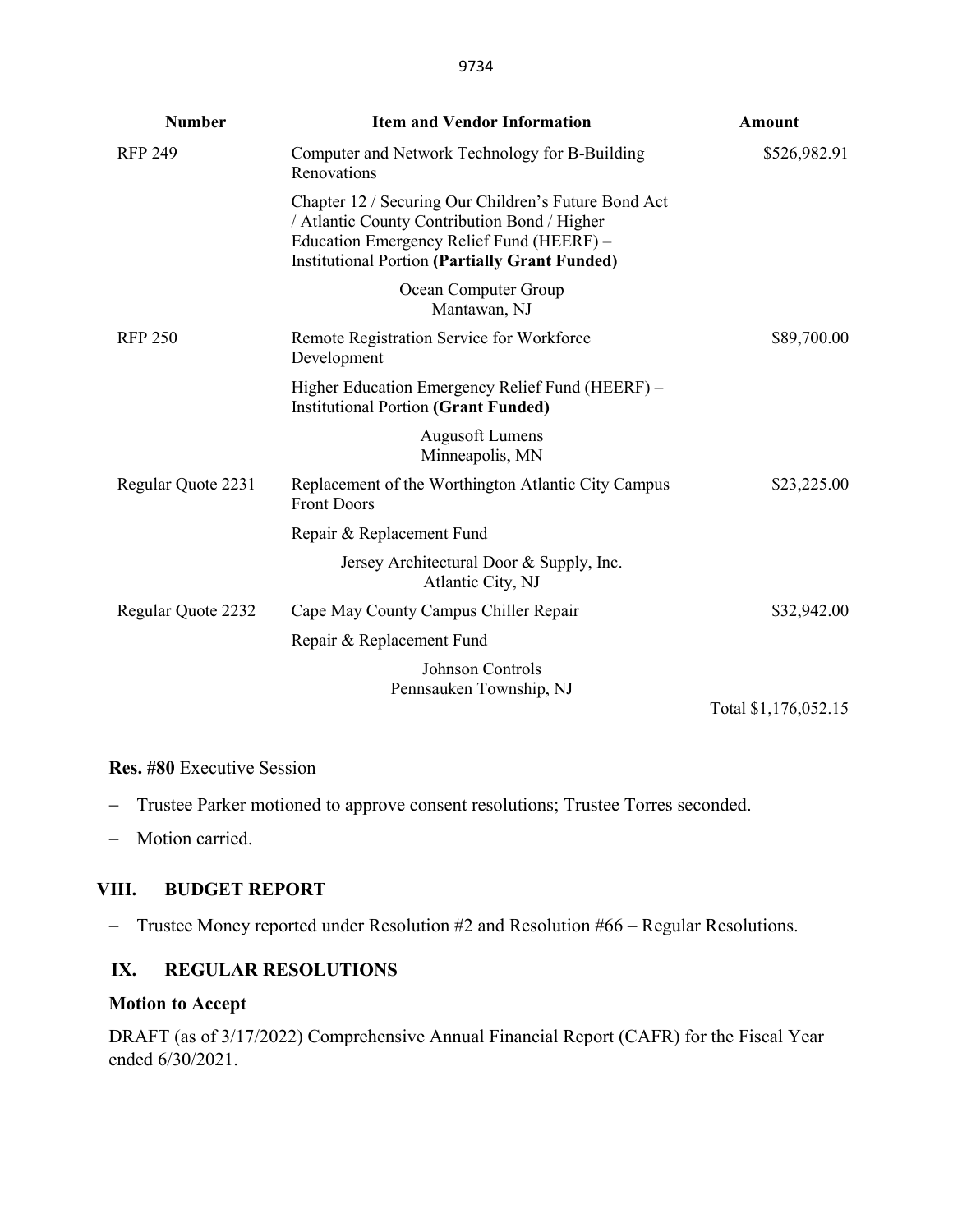- − Mr. Caltabiano, partner at Bowman and Company LLP, reported that there were no audit findings requiring action and commented that the financial position of the college is strong.
- − Mr. Caltabiano complimented Leslie Jamison, Chief Financial Officer, and her staff in Finance and Financial Aid for their work during the audit.
- − Trustee Parker motioned to accept the Comprehensive Annual Financial Report (CAFR), Trustee Torres seconded.

# **Res. #77**

# **Recognition of Buccaneers' Men's Basketball Team 2021-22 Season**

*Honorary*: commend the Buccaneers' Men's Basketball Team for their perseverance, success, and leadership; congratulate them for a successful season; and offer each athlete best wishes in their future endeavors.

- − Trustee Winkler noted that members of the men's basketball team were in attendance and read the resolution in its entirety. Trustee Winkler gave each athlete an honorary resolution and congratulated them on their outstanding season.
- − Each of the athletes introduced themselves to the Board and spoke about their future plans.
- − Mr. Edwards, Athletic Director, spoke about the team's success and perseverance this season.
- − Trustee Money motioned to approve Resolution #77; Trustee Coskey seconded.
- − Motion carried.

### **Res. #78**

# **JoAnne Barbieri, Professor Emerita**

Granting **JoAnne Barbieri** the rank of Professor Emerita*.*

- − Trustee Parker noted that this is a great honor in recognition of Professor Barbieri's contributions to Atlantic Cape.
- − Mrs. Barbieri thanked the Board of Trustees, faculty, staff, administration, and Dr. Barbara Gaba for the honor the Professor Emerita rank. She spoke highly of the college and her career at Atlantic Cape.
- − Trustee Parker motioned to approve Resolution #78; Trustee Money seconded.

# **Res. #2** FY21 Financial Statement for twelve months ended June 30, 2021.

Trustee Money stated the following:

− This is the final FY21 Board report, reflecting minimal changes from the draft Board report presented last month. The College ended the year with a positive net margin, largely due to the recovery of revenue losses through the HEERF funds. This is a positive margin, including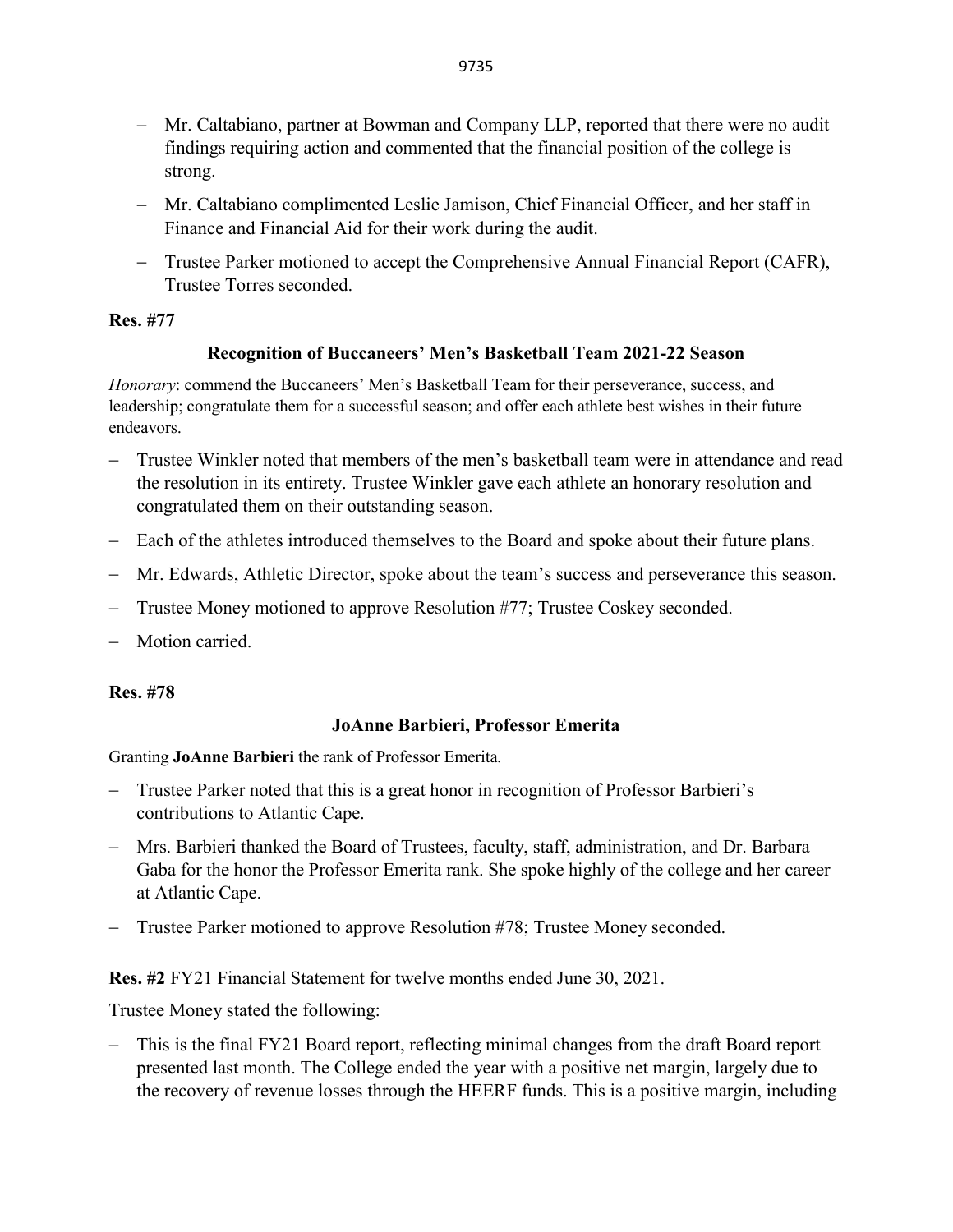\$2.5 million dedicated to a Technology Replacement Reserve, is important for financial stability in these times of uncertainty.

- − Trustee Parker motioned to approve Resolution #2; Trustee Coskey seconded.
- − Motion carried.

**Res. #66** FY22 Financial Statement for eight months ended February 28, 2022.

Trustee Money stated the following:

- − As of February 28, 2022, the College has earned 87% of budgeted revenues and expended 67% of budgeted expenditures. Revenue is tracking 5.3% higher from this time last year, and expenditures are higher at 9.2%. The increase in revenue results from higher State appropriations in FY22, and the increase in expenses is a result of cost saving strategies that had been put into place in FY21. Also, new hires in FY22 are reflected in FY22 salaries and benefits expense.
- − FY22 activity is tracking within the budgeted margin.
- − Trustee Parker motioned to approve Resolution #66; Trustee Dawson seconded.
- Motion carried.

#### **Res. #69**

### **Termination of the Microsoft Office Specialist Professional Series**

Termination of the Microsoft Office Specialist Professional Series program effective Spring 2022.

#### **Res. #70**

### **Microsoft Office Credentials Professional Series**

Offering the Microsoft Office Credentials Professional Series effective Fall 2022.

### **Res. #71**

# **Infant/Toddler Credential Professional Series**

Offering the Infant/Toddler Credential Professional Series effective Fall 2022.

### **Res. #72**

### **Bookkeeper Credentials Professional Series**

Offering the Bookkeeper Credentials Professional Series effective Fall 2022.

- − Trustee Money motioned to approve Resolutions #69-72; Trustee Torres seconded.
- Motion carried.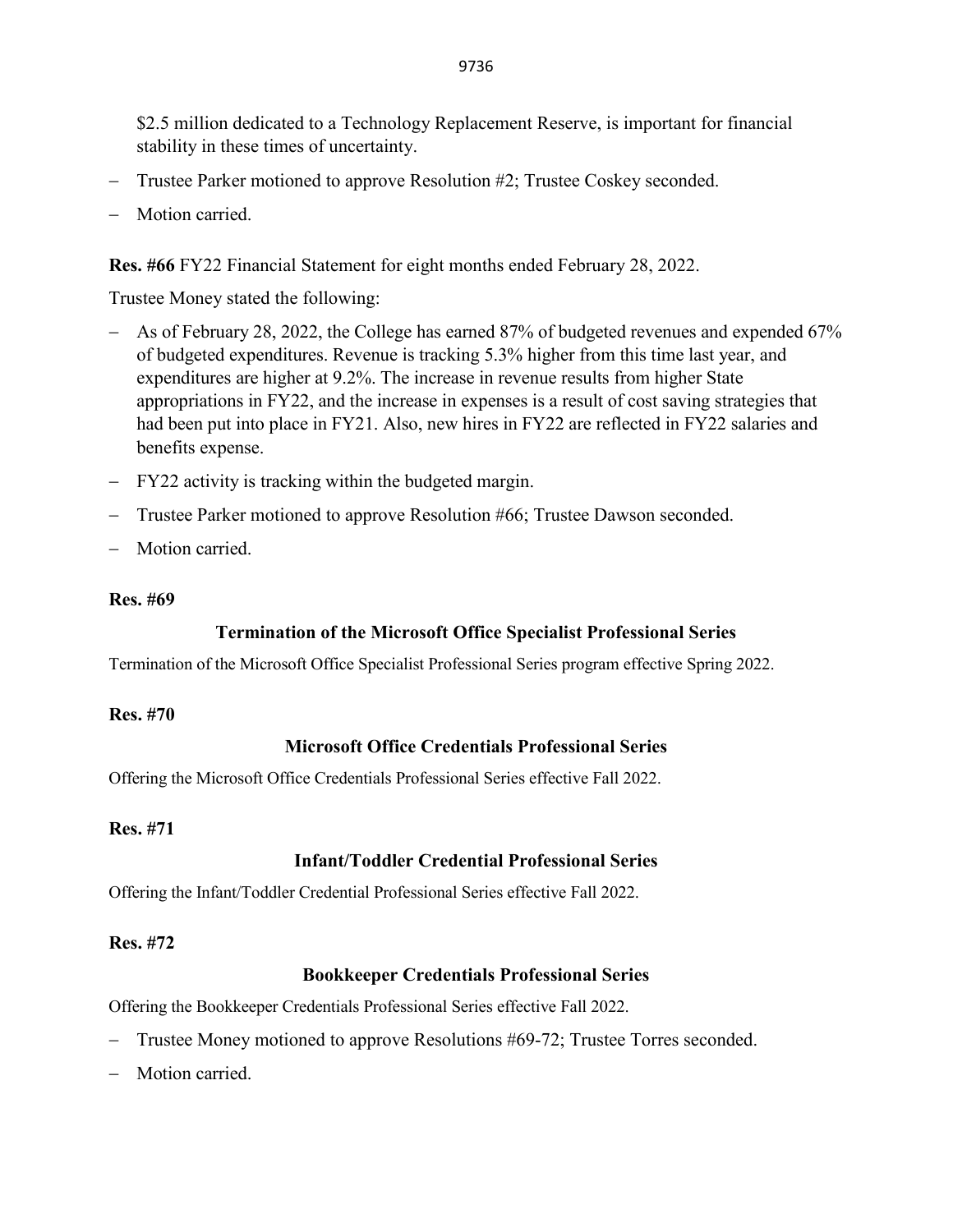### **Res. #75**

#### **Strategic Plan 2022-2026**

Adoption of the Strategic Plan 2022 – 2026.

- − Trustee Parker noted that the Board discussed the Strategic Plan at length at the Board Retreat in February and feedback from the meeting was incorporated. There was a great deal of planning and preparation into this Strategic Plan and the Board was given several opportunities to provide input.
- − Trustee Parker thanked the Strategic Plan committee, led by Dr. Vanessa O'Brien-McMasters and Dr. Josette Katz, for their hard work on the plan that will take us into 2026.
- − Trustee Torres motioned to approve Resolution #75; Trustee Parker seconded.
- − Motion carried.

#### **Res. #74**

#### **Resolution Recognizing April 2022 as Community College Month**

*Honorary*: recognition of April 2022 as Community College Month.

- − Trustee Money motioned to approve Resolution #74; Trustee Dawson seconded.
- Motion carried.

### **Res. #76**

### **Commendation for Achieving the Dream (ATD)** *Leader College* **Status**

*Honorary*: recognition of the college being recertified with Leader College Status from Achieving the Dream (ATD).

- − Trustee Parker noted that achieving Leader College Status from Achieving the Dream is a great honor, and he commended the students as well as the faculty and staff.
- − Trustee Torres motioned to approve Resolution #76; Trustee Winkler seconded.
- − Motion carried.

### **X. COMMITTEE REPORTS**

#### PERSONNEL AND BOARD DEVELOPMENT

− There was no report under the Cunningham-Ruiz Bill.

### **XI. FOUNDATION REPORT**

Trustee Furman reported on behalf of the Foundation.

− The final planning for the 39<sup>th</sup> annual Restaurant Gala is in full-motion, as we prepare for the formal event on March 31<sup>st</sup> at Harrah's Waterfront Conference Center. The Restaurant Gala